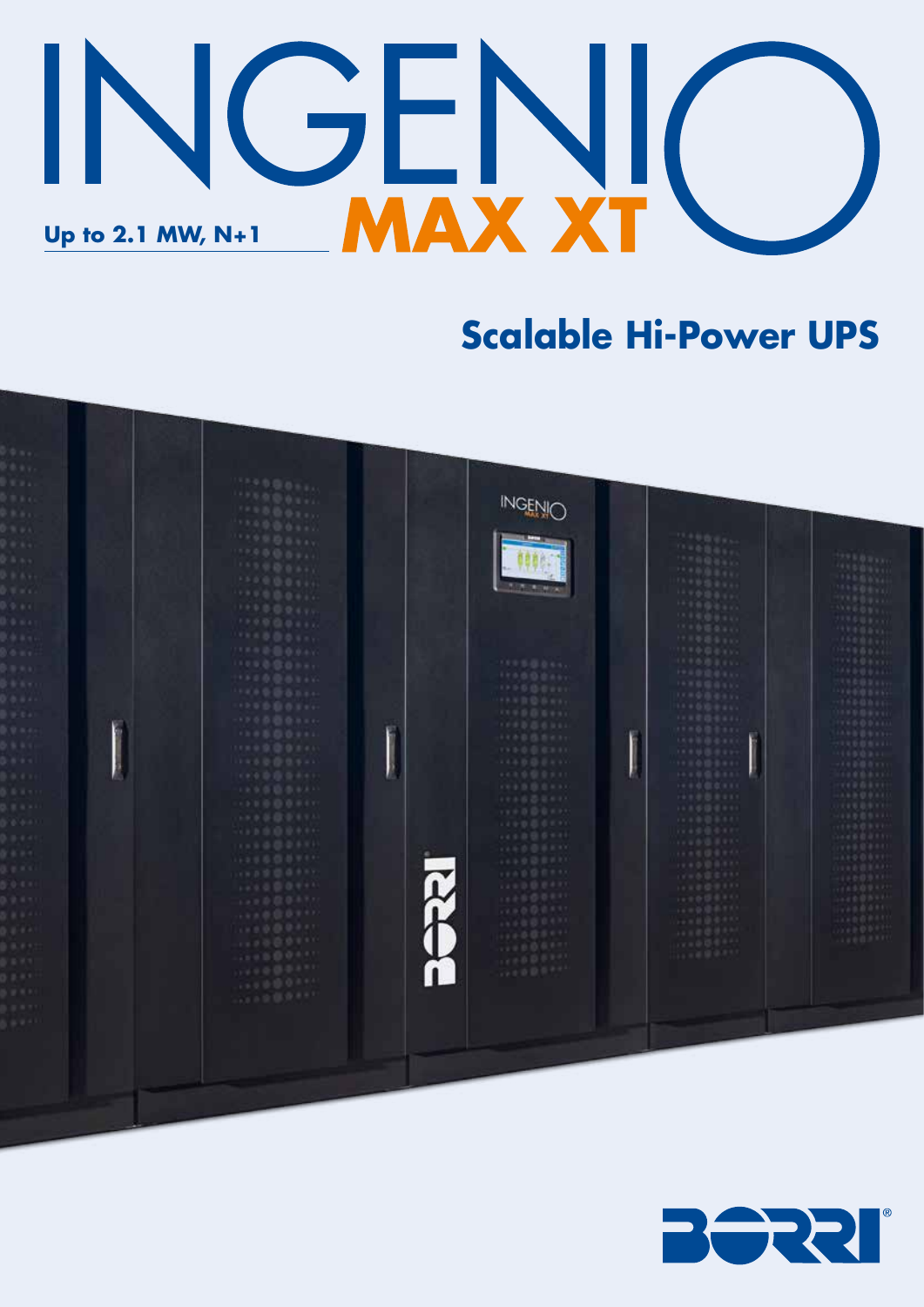

Borri INGENIO MAX XT is a scalable, high efficiency UPS system supplying reliable uninterrupted quality power to all critical applications.

High efficiency operating modes and easy hot maintenance allow for lowest Capex and Opex.

Flexible configuration and positioning make it totally adaptable to your facility and business.



### **Applications**

● Data centres

#### ● Continuous cooling

● Networking and telecommunication

● Large facilities

● Business-critical applications

### 3-L Green Conversion

On-line double conversion VFI with up to 97% efficiency thanks to 3-L Green Conversion technology based on a patented control algorithm, manages the subsystem to enhance system efficiency and reduces losses and component stress, leading to higher efficiency and component reliability. Green Conversion Battery Care also extends battery life resulting in lower TCO.

### Flexible and scalable up to 2.1 MW

INGENIO MAX XT can operate in different flexible modes, including online double conversion and ECO mode. Borri INGENIO MAX XT uses a Load Based Shutdown algorithm to maximize the efficiency at light load in online VFI mode.

The system is scalable up to 2.1 MW unit power, for N+1, N+N and A+B redundant configurations, using fully rated 250 kW or 300 kW MPM power modules up to 40°C ambient temperature, to adapt to all facility needs. The 3-L Green Conversion inverter technology helps increase UPS reliability and availability. Hot maintainability allows to perform service activities under VFI operation. Flexible layout options help achieve constraint free positioning to fit any technical room space. Replaceable dust filters add full protection in dusty environment.

The system can be used with different energy storage solutions, including Lead Acid and Li-ion batteries. A centralized colour touch screen display provides all the user info and history information at a glance.  $\|\ast_{\text{optional}}\|$ 

### Reduced TCO

Borri INGENIO MAX XT provides scalable systems from 900 kW up to 2.1 MW which can be designed to meet your demanding needs thanks to its flexible features and options. The Borri patented 3-L Green Conversion design provides high power density in a minimum space to allow users to maximize the number of racks and servers installed in their data centres.

### **Highlights**

- 250 kW and 300 kW modules.
- $\bullet$  Hot scalable(\*) up to 2.1 MW.
- Configurable internal redundancy provides a fault-tolerant design  $(N+1 \text{ or } N+N)$ .
- A 125% continuous-duty static switch provides robust overload capabilities.
- Hot maintainable modules (VFI) reduce mean time to repair and ensure no system downtime.
- Automatic battery test function.
- Compact footprint.
- 3-L patented Green Conversion Technology.
- Up to 97% VFI efficiency even at low power.
- ECO mode up to 99% efficiency.
- Low audible noise levels.
- System Design Flexibility.
- Total Installation Flexibility.
- Lowest total cost of ownership.

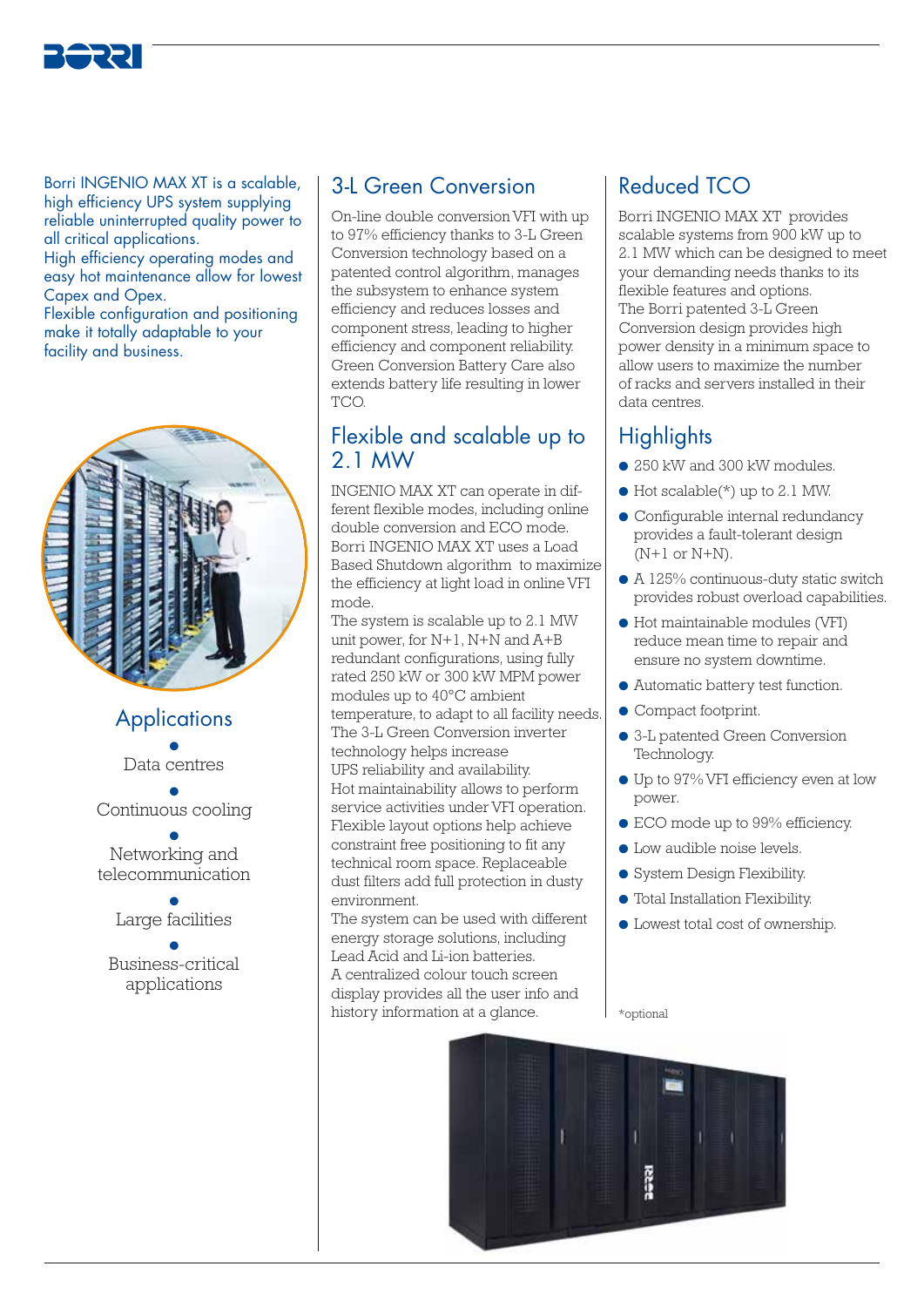## **Fully Scalable System**

INGENIO MAX XT power protection system can be configured with 250 kW or 300 kW MPM power modules. Power expansion or redundancy can be implemented at a later stage by installing additional MPM modules up to 2.1 MW without needing to put the UPS on bypass (\*). Thanks to its flexible design and installation you can meet your diverse business needs, either to grow or to revamp your mission-critical applications.







DAY 1 : 1200 kW DAY 2 : 1500 kW

- Wide input voltage window and frequency ranges.
- Generator friendly thanks to adaptive soft start features.
- In-built 2N and N+1 parallel capability.
- Backfeed protection for human safety and compliance.
- Provides full mains filtering of noise, power factor and harmonics.
- Peak Shaving features.
- Lithium Battery compatible.

### Flexible design **Infrastructure integration**

- Compact footprint.
- Back-to-back or against-the-wall installation, no rear clearance needed.
- No derating temperature range up to  $40^{\circ}$ C.
- Low audible noise levels.
- Replaceable dust filter for dusty environments.
- Optional programmable relays.
- Top and bottom cable entry.
- Power increase capability for capacity or redundance.

● External synchro box to support 2N, 2/3 or 3/ 4 systems.

DAY 3 : 1800 kW DAY 4 : 2100 kW

- Hot scalable VFI option.
- In-built central static bypass providing high selectivity performance.
- Central or modular battery for adapting to all backup time requirements.

\*optional

## **Highest Efficiency at any load**



Load Based Shutdown algorithm enables output power to adapt to load requirement, whilst keeping highest VFI protection.

- Energy saving at data centre typical operation.
- Extended service life.
- Enhanced module performance.

Operation and Budget peace of mind.

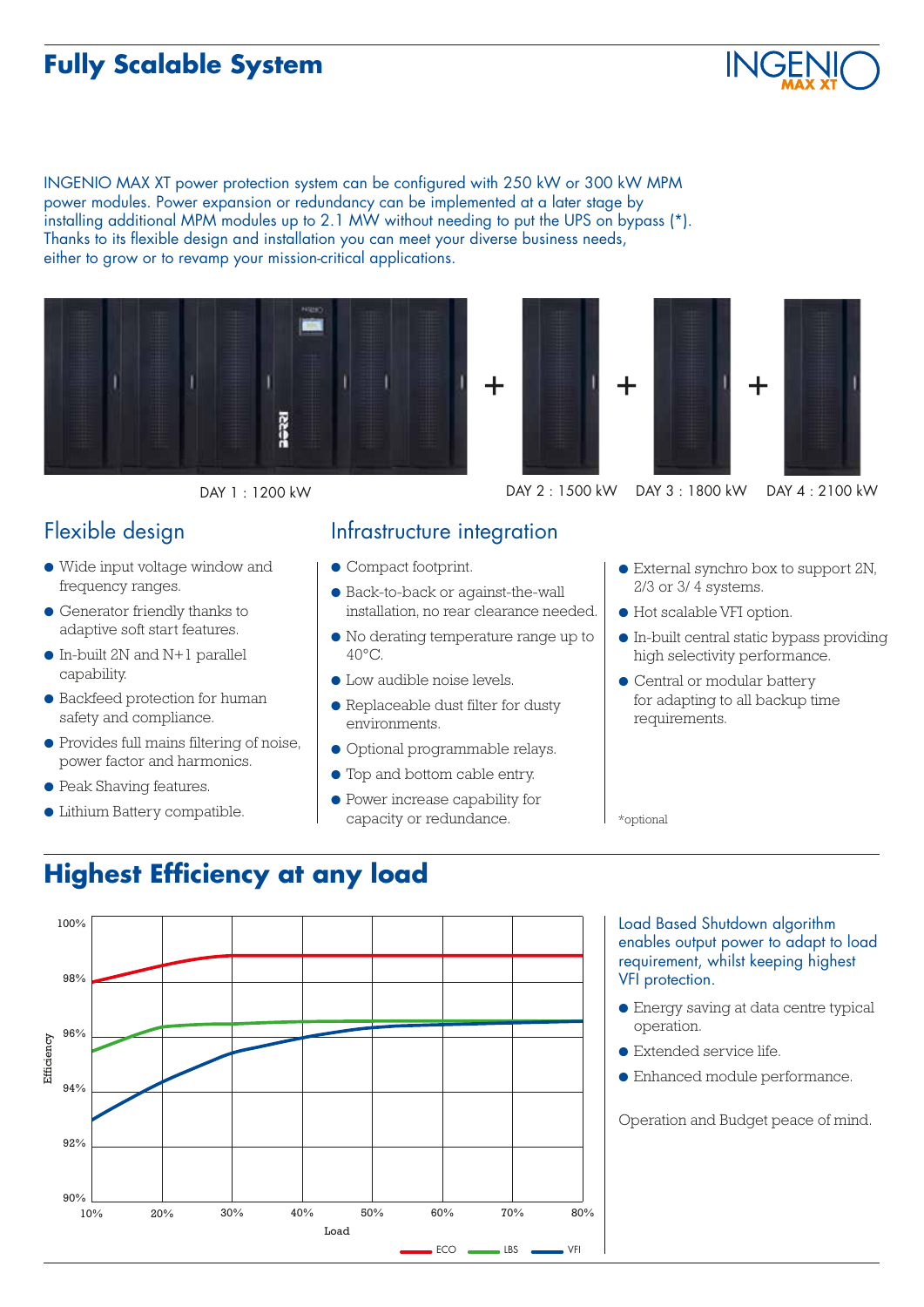

#### **INGENIO MAX XT technical data**

| Rating (kVA)                         | 900                                                                                                                                                                                                                                                                                                                                                                                                             | 1000          | 1200          | 1250              | 1500          | 1800          | 2100          |
|--------------------------------------|-----------------------------------------------------------------------------------------------------------------------------------------------------------------------------------------------------------------------------------------------------------------------------------------------------------------------------------------------------------------------------------------------------------------|---------------|---------------|-------------------|---------------|---------------|---------------|
| N nominal power (kW)                 | 900                                                                                                                                                                                                                                                                                                                                                                                                             | 1000          | 1200          | 1250              | 1500          | 1800          | 2100          |
| N+1 nominal power (kW)               | 600                                                                                                                                                                                                                                                                                                                                                                                                             | 750           | 900           | 1000              | 1200          | 1500          | 1800          |
| MPM module size (kW)                 | 300                                                                                                                                                                                                                                                                                                                                                                                                             | 250           | 300           | 250               | 300           | 300           | 300           |
| UPS dimensions WxDxH (mm)*           | 3440x970x2100                                                                                                                                                                                                                                                                                                                                                                                                   | 4320x970x2100 | 4320x970x2100 | 5200x970x2100     | 5650x970x2100 | 6930x970x2100 | 7810x970x2100 |
| UPS weight (kg)*                     | 3590                                                                                                                                                                                                                                                                                                                                                                                                            | 4470          | 4470          | 5350              | 5350          | 6330          | 7210          |
| <b>Battery configuration</b>         | External 360 to 372 cells, VRLA (other options)                                                                                                                                                                                                                                                                                                                                                                 |               |               |                   |               |               |               |
| Input                                |                                                                                                                                                                                                                                                                                                                                                                                                                 |               |               |                   |               |               |               |
| Connection type                      | Hardwired 4w (rectifier), 4w (bypass)                                                                                                                                                                                                                                                                                                                                                                           |               |               |                   |               |               |               |
| Nominal voltage                      | 400 Vac 3-phase with neutral (rectifier), 380/400/415 Vac 3-phase with neutral (bypass)                                                                                                                                                                                                                                                                                                                         |               |               |                   |               |               |               |
| Voltage tolerance                    | $-20\%$ , +15% (rectifier); $\pm 10\%$ (bypass)                                                                                                                                                                                                                                                                                                                                                                 |               |               |                   |               |               |               |
| Frequency and range                  | 50/60 Hz, 45 to 65 Hz                                                                                                                                                                                                                                                                                                                                                                                           |               |               |                   |               |               |               |
| Power factor                         | 0.99                                                                                                                                                                                                                                                                                                                                                                                                            |               |               |                   |               |               |               |
| Current distortion (THDi)            | $~13\%$                                                                                                                                                                                                                                                                                                                                                                                                         |               |               |                   |               |               |               |
| Output                               |                                                                                                                                                                                                                                                                                                                                                                                                                 |               |               |                   |               |               |               |
| Connection type                      | Hardwired 4w                                                                                                                                                                                                                                                                                                                                                                                                    |               |               |                   |               |               |               |
| Nominal voltage                      | 380/400/415 Vac 3-phase with neutral                                                                                                                                                                                                                                                                                                                                                                            |               |               |                   |               |               |               |
| Frequency                            | 50/60 Hz                                                                                                                                                                                                                                                                                                                                                                                                        |               |               |                   |               |               |               |
| Voltage regulation (VFI)             | Static: $\pm 1\%$ ;                                                                                                                                                                                                                                                                                                                                                                                             |               |               |                   |               |               |               |
|                                      | dynamic: IEC/EN 62040-3 Class 1                                                                                                                                                                                                                                                                                                                                                                                 |               |               |                   |               |               |               |
| Power factor                         | 0.7 leading to 0.5 lagging without derating                                                                                                                                                                                                                                                                                                                                                                     |               |               |                   |               |               |               |
| Overload capability                  | Inverter: 125% for 10 min, 150% for 1 min;                                                                                                                                                                                                                                                                                                                                                                      |               |               |                   |               |               |               |
|                                      | bypass: 125% continuous, 1000% for 1 cycle                                                                                                                                                                                                                                                                                                                                                                      |               |               |                   |               |               |               |
| AC/AC efficiency**                   | Up to 99%                                                                                                                                                                                                                                                                                                                                                                                                       |               |               |                   |               |               |               |
| Classification as per IEC/EN 62040-3 |                                                                                                                                                                                                                                                                                                                                                                                                                 |               |               | <b>VFI-SS-111</b> |               |               |               |
| Connectivity and function extensions |                                                                                                                                                                                                                                                                                                                                                                                                                 |               |               |                   |               |               |               |
| Front panel                          | 10" colour touch screen display, 1024x600 pixels                                                                                                                                                                                                                                                                                                                                                                |               |               |                   |               |               |               |
| Remote communication                 | Included: serial RS232 and USB; input terminal block (remote emergency power off, battery circuit breaker aux. cont.,<br>external maintenance bypass circuit breaker aux. cont., diesel mode aux. cont.,<br>external output circuit breaker aux. cont., remote transfer to bypass mode); SPDT contact relay board; ModBus-RTU (RS485).<br>Optional: ModBus-TCP/IP (Ethernet); ModBus-RTU to PROFIBUS DP adapter |               |               |                   |               |               |               |
| Optional features extensions         | Isolation transformer; custom battery cabinets; battery thermal probe;<br>load-sync; other options on request                                                                                                                                                                                                                                                                                                   |               |               |                   |               |               |               |
| System                               |                                                                                                                                                                                                                                                                                                                                                                                                                 |               |               |                   |               |               |               |
| Protection degree                    | <b>IP 20</b>                                                                                                                                                                                                                                                                                                                                                                                                    |               |               |                   |               |               |               |
| Colour                               | <b>RAL 9005</b>                                                                                                                                                                                                                                                                                                                                                                                                 |               |               |                   |               |               |               |
| Installation layout                  | Wall, back to back and side by side installation allowed                                                                                                                                                                                                                                                                                                                                                        |               |               |                   |               |               |               |
| Accessibility                        | Front and top access, bottom and top cable entry                                                                                                                                                                                                                                                                                                                                                                |               |               |                   |               |               |               |
| Scalability                          | Up to 2.1 MW                                                                                                                                                                                                                                                                                                                                                                                                    |               |               |                   |               |               |               |

#### **Other features**

| Environmental                                        |                                                                             |  |  |
|------------------------------------------------------|-----------------------------------------------------------------------------|--|--|
| Operating temperature                                | $0^{\circ}$ C to +40 $^{\circ}$ C                                           |  |  |
| Storage temperature                                  | $-10^{\circ}$ C to $+70^{\circ}$ C                                          |  |  |
| Altitude (AMSL)                                      | < 1000 m without power reduction, > 1000 m with reduction of 0.5% per 100 m |  |  |
| Audible noise at 1m (dBA)                            | 65                                                                          |  |  |
| <b>Standards and certifications</b>                  |                                                                             |  |  |
| Quality assurance, environment,<br>health and safety | ISO 9001:2008, ISO 14001:2004, BS OHSAS 18001:2007                          |  |  |
| Safety                                               | IEC/EN 62040-1                                                              |  |  |
| <b>EMC</b>                                           | IEC/EN 62040-2                                                              |  |  |
| Environmental aspects                                | IEC/EN 62040-4                                                              |  |  |
| Test and performance                                 | IEC/EN 62040-3                                                              |  |  |
| Protection degree                                    | <b>IEC 60529</b>                                                            |  |  |
| Marking                                              | <b>CE</b>                                                                   |  |  |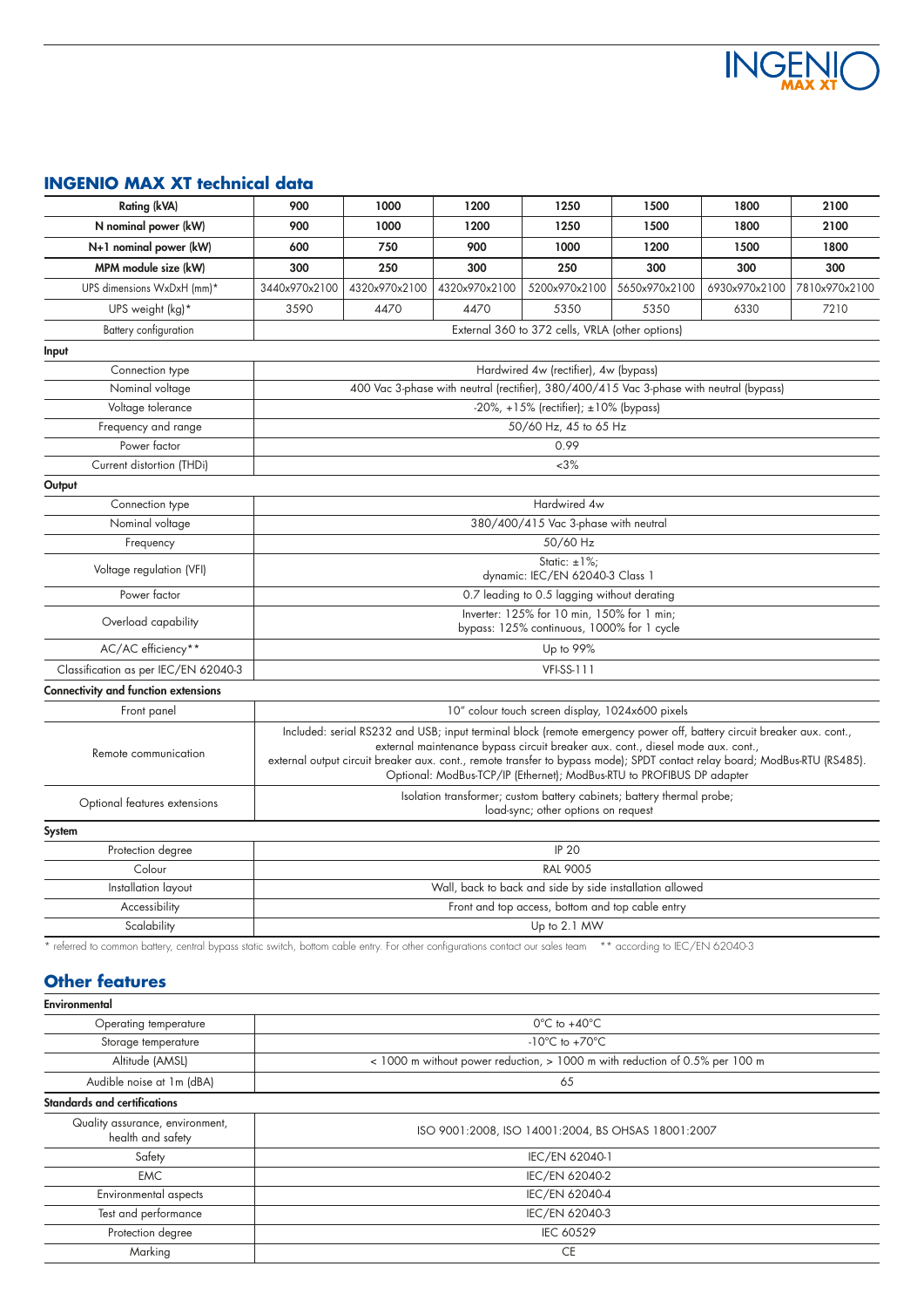### **Service**



Customer's expectation defines Borri's priority from the early analysis of the project requirements to a worldwide commissioning and service. Many thousands of systems have been successfully installed and maintained globally, with continuous support from a highly trained team of expert, certified technicians and engineers.

From the professional set-up of Borri's training centre or on site, the training and service team stand ready to provide support and contribute to tailored training at Borri or on site. You can be assured of Borri support to the highest standards no matter where in the world you are.

### Planning, installation, commissioning

Borri assist you in every single step of your project.

Our R&D team can analyse and develop solutions to a wide range of edge system requirements.

#### **Maintenance**

Preventive maintenance guarantees uninterrupted operations and optimized system efficiency.

### Analytical tests

Borri undertakes a series of analytical tests in order to guarantee higher efficiency and continuity to your system operation.

### Battery tests

Batteries have a limited time life and their proper maintenance is of high importance to guarantee efficiency to the UPS and avoid potential failures. Borri delivers high quality and performing batteries to assure smooth operations.

### Repair & spare parts

All spare parts supplied by Borri are original, tested and guaranteed to be fully compliant with Borri solutions.

### **Training**

Borri offers distributors and customers a service training structured in 3 levels. Courses can be held in Borri training centres or on-site.

### Remote monitoring

Borri Guardian Net improves Business Continuity by remote diagnostics and preventive monitoring of your UPS system and peripherals by preventing unpredictable anomalies to become failures.

Early detection of any deviations of critical parameter and prompt reaction in case of alarms result in extended uptime and enhanced operational efficiency.

Real time monitoring and periodic reports on the health of equipment provide complete peace of mind, delivering unparalleled support experience.

#### Extending Uptime

With a Borri Maintenance Contract, Guardian Net allows our Service specialists to take care of your system by monitoring its parameters and quickly reacting to anomalies.

#### Increasing Business Continuity

Guardian Net provides you with continuous monitoring of your system, giving you comprehensive operational awareness and providing technical recommendations and reports by Borri Service Centre for improving the quality and reliability of your system.

#### Reducing Total Cost of Ownership

Guardian Net is an on-site virtual Service specialist 24/7, monitoring all relevant parameters, maximizing system performance, reducing on-site maintenance and minimizing your total cost of ownership by extending the life of your critical equipment.